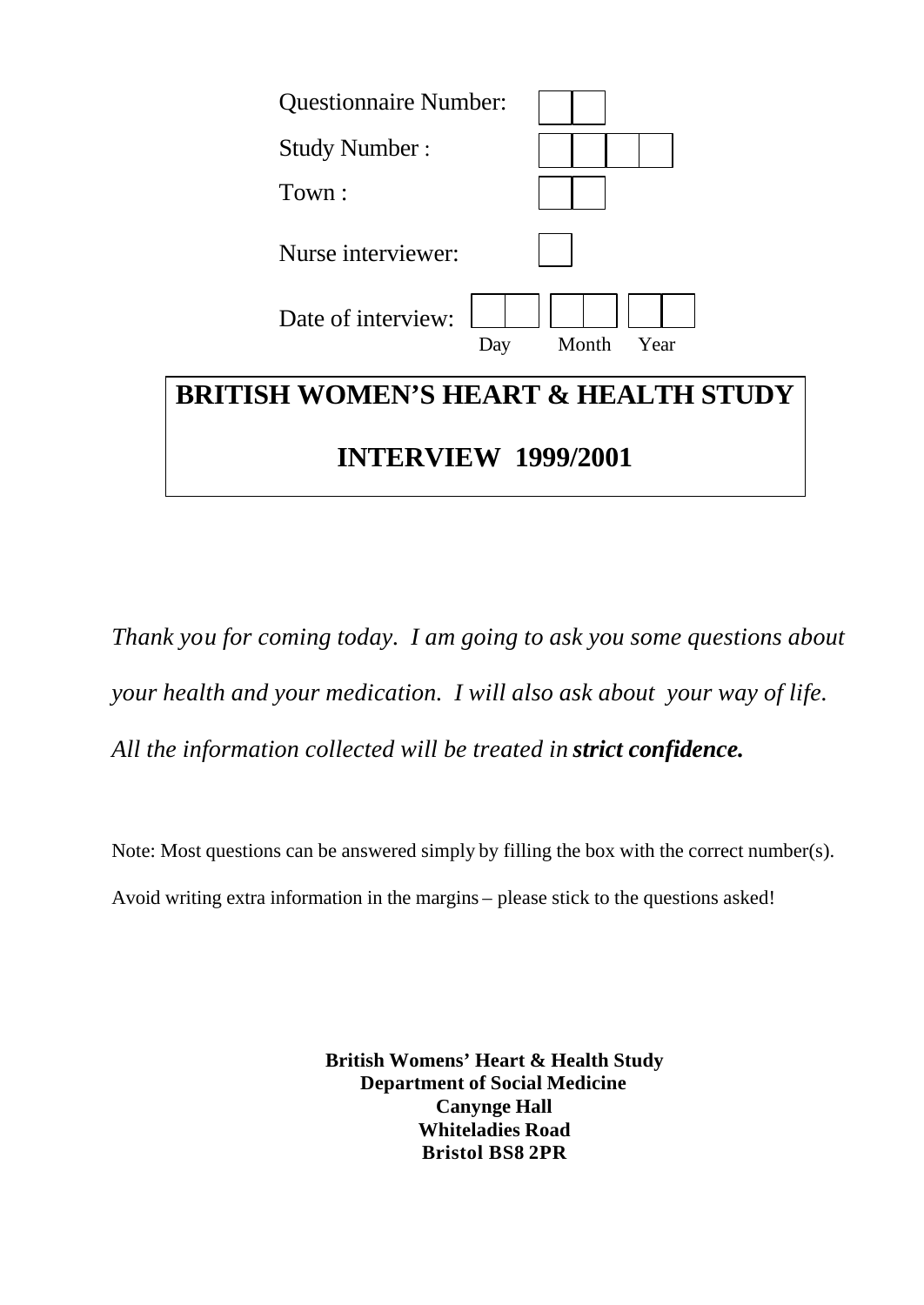# **Please ask the following questions and fill in the appropriate number(s) in the box or write the answer in the space provided.**

| $\vert 1.0 \vert$ | <b>Date of birth</b> What is your date of birth?                                       |                 | DD                    | <b>MM</b> | YY         |
|-------------------|----------------------------------------------------------------------------------------|-----------------|-----------------------|-----------|------------|
| $\vert 1.1 \vert$ | <b>Place of birth</b> Where were you born?<br>In this county= $2$<br>In this town= $1$ | Elsewhere, UK=3 | Elsewhere, overseas=4 |           |            |
| (specify)         |                                                                                        |                 |                       | 1 າ       | office use |

| 2.0<br><b>Conditions affecting the heart or circulation</b><br>Have you ever been told by a doctor that you have or have had any of the following conditions? |                  |                             |  |  |  |
|---------------------------------------------------------------------------------------------------------------------------------------------------------------|------------------|-----------------------------|--|--|--|
| Show card 1                                                                                                                                                   | Yes = $1 No = 2$ | If Yes, no.<br>of years ago |  |  |  |
| 2.1 Heart attack (coronary thrombosis or myocardial infarction)                                                                                               |                  | 2.10                        |  |  |  |
| 2.2 Heart failure                                                                                                                                             |                  | 2.11                        |  |  |  |
| 2.3 Angina                                                                                                                                                    |                  | 2.12                        |  |  |  |
| 2.4 Other heart trouble                                                                                                                                       | 13               |                             |  |  |  |
| 2.5 High blood pressure                                                                                                                                       |                  | 2.14                        |  |  |  |
| 2.6 Aortic aneurysm                                                                                                                                           |                  | 2.15                        |  |  |  |
| 2.7 Narrowing or hardening of the arteries in the leg                                                                                                         |                  | 2.16                        |  |  |  |
| 2.8 Deep vein thrombosis (clot in a deep leg vein)                                                                                                            |                  | 2.17                        |  |  |  |
| 2.9 Pulmonary embolism (clot on the lung)                                                                                                                     |                  | 2.18                        |  |  |  |
|                                                                                                                                                               |                  |                             |  |  |  |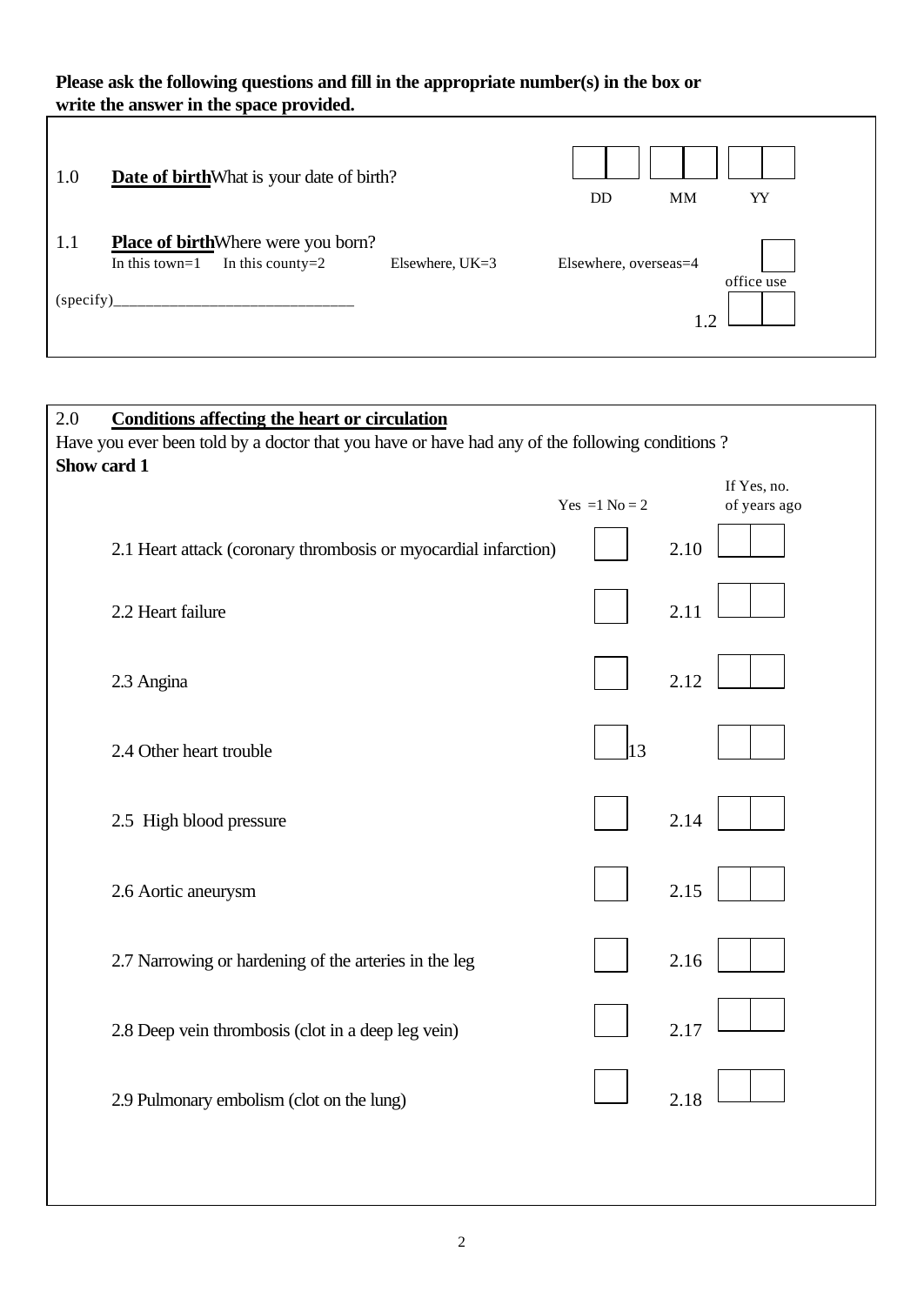## 3.0 **Investigations and treatment for heart trouble**

Have you ever had any of the following **TESTS or TREATMENT** for chest pain or heart disease ? *If Yes:* Please complete as much as possible. If you need more space please use the back page.

| 3.1 | An exercise ECG<br>(treadmill) test                                                    | Yes=1 No=2 No. years ago<br>3.7 | <b>HOSPITAL NAME / TOWN</b><br><b>CONSULTANT</b> |
|-----|----------------------------------------------------------------------------------------|---------------------------------|--------------------------------------------------|
| 3.2 | Angiogram or X-ray<br>of your coronary<br>arteries (a dye<br>test of the arteries)     | 3.8                             | <b>HOSPITAL NAME / TOWN</b><br><b>CONSULTANT</b> |
| 3.3 | Angioplasty of<br>coronary arteries<br>(balloon treatment<br>for angina)               | 3.9                             | <b>HOSPITAL NAME / TOWN</b><br><b>CONSULTANT</b> |
| 3.4 | Coronary artery<br>bypass graft (CABG)<br>operation                                    | 3.10                            | <b>HOSPITAL NAME / TOWN</b><br><b>CONSULTANT</b> |
| 3.5 | An admission to<br>hospital with chest<br>pain, angina or heart<br>attack              | 3.11                            | <b>HOSPITAL NAME / TOWN</b><br><b>CONSULTANT</b> |
| 3.6 | A GP referral to a<br>hospital to see<br>$a$ heart specialist<br>If Yes please specify | 3.12                            | <b>HOSPITAL NAME / TOWN</b><br><b>CONSULTANT</b> |

\_\_\_\_\_\_\_\_\_\_\_\_\_\_\_\_\_\_\_\_\_\_\_\_\_\_\_\_\_\_\_\_\_\_\_\_\_\_\_\_\_\_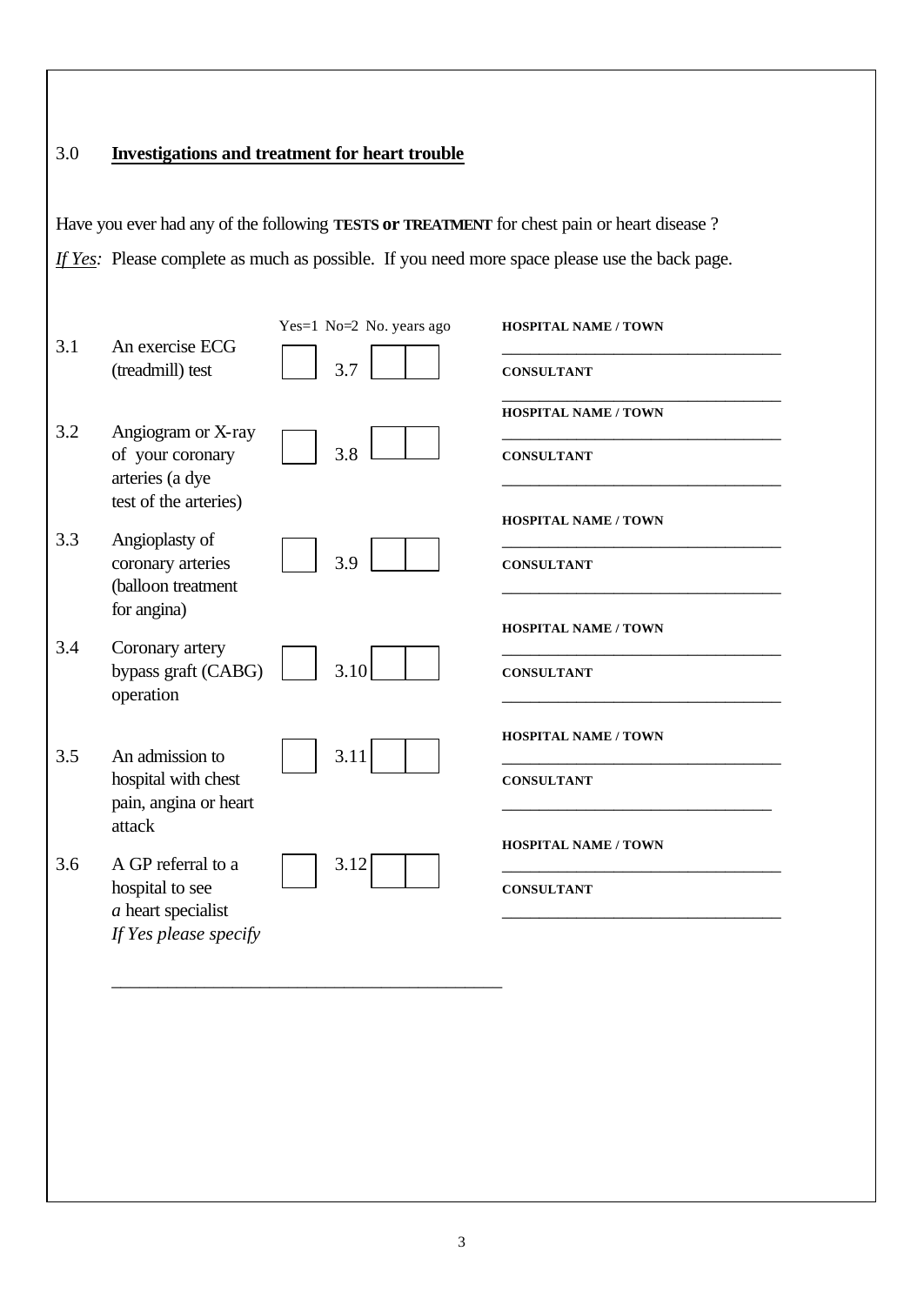| 4.0 |     | <b>Previous stroke</b>                                    |         |        |                                    |
|-----|-----|-----------------------------------------------------------|---------|--------|------------------------------------|
|     |     |                                                           | $Yes=1$ | $No=2$ | No. of years since first diagnosed |
|     |     | 4.1 Have you ever had a stroke?                           |         | 4.2    |                                    |
|     |     | If Yes, refering to your <u>first</u> stroke              |         |        |                                    |
|     | 4.3 | Did the stroke symptoms last for more                     |         |        |                                    |
|     |     | than 24 hours?                                            |         |        |                                    |
|     | 4.4 | Did you make a complete recovery                          |         |        |                                    |
|     |     | from your stroke?                                         |         |        |                                    |
|     | 4.5 | Following this stroke, did you require any                |         |        |                                    |
|     |     | help to carry out everyday activities?                    |         |        |                                    |
|     | 4.6 | Have you had a further stroke?                            |         |        |                                    |
|     |     |                                                           |         |        | No. of years since first diagnosed |
|     |     | 4.7 Have you ever been told that you suffer               |         |        |                                    |
|     |     | from TIAs (mini-strokes, transient ischaemic<br>attacks)? |         | 4.8    |                                    |
|     |     |                                                           |         |        |                                    |

| 5.0                    | <b>Chest pain</b>                                                                                               |                   |  |
|------------------------|-----------------------------------------------------------------------------------------------------------------|-------------------|--|
| 5.1                    | Do you ever have any pain or discomfort in your chest?                                                          | $Yes=1 No=2$      |  |
|                        | If No, go to 6 "Previous chest pain"                                                                            |                   |  |
| 5.2                    | Do you know the cause of this pain?                                                                             |                   |  |
| 5.3<br>$Respiratory=4$ | If Yes, give cause<br>Angina/heart= $1$<br>Indigestion/ulcer= $2$<br>Musculo-skeletal=5<br>Other= $6$ (specify) | $Reflux/hernia=3$ |  |
| 5.4                    | Where do you get this pain or discomfort?<br>Please mark $X$ on the appropriate places                          | <b>Show card</b>  |  |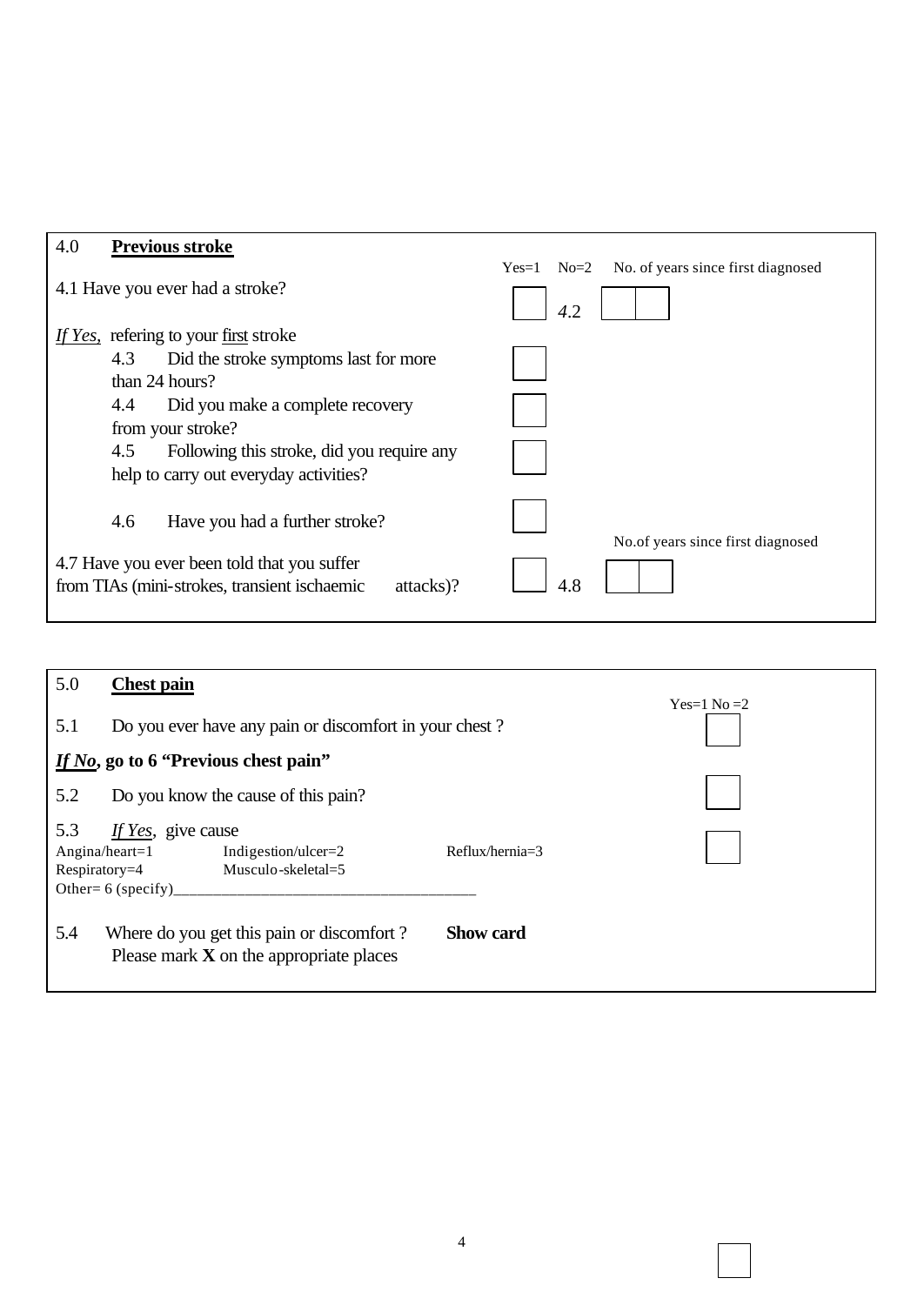

|          | <b>Chest pain (continued)</b>                                                                                 |                       |
|----------|---------------------------------------------------------------------------------------------------------------|-----------------------|
| 5.6      | When you walk uphill or hurry does this produce the pain?                                                     | $Yes=1 No=2 Unable=3$ |
| 5.7      | When you get any pain or discomfort in your chest on<br>walking, what do you do?                              |                       |
| $Stop=1$ | Slow down= $2$<br>Continue at the same pace $=3$<br>Not applic $=4$                                           | $Yes=1 No=2$          |
| 5.8      | Does the pain or discomfort in your chest go away if you stand still?                                         |                       |
| 5.9      | How long does it take to go away?<br>10 minutes or less<br>$=1$<br>More than 10 minutes<br>$=2$               |                       |
| 5.10     | Overall, is your chest pain becoming:<br>More frequent $=1$<br>Staying about the same=2<br>Less frequent= $3$ |                       |

| 6.0 Previous chest pain                                                              |              |  |  |  |
|--------------------------------------------------------------------------------------|--------------|--|--|--|
|                                                                                      |              |  |  |  |
| Have you previously had chest pain which has stopped because of an operation?<br>6.1 | $Yes=1 No=2$ |  |  |  |
| 6.2<br>If Yes, give details:                                                         |              |  |  |  |
| $CABG=1$<br>PTCA=2 Both CABG & PTCA=3<br>$Other=4$                                   |              |  |  |  |
| (specify)                                                                            |              |  |  |  |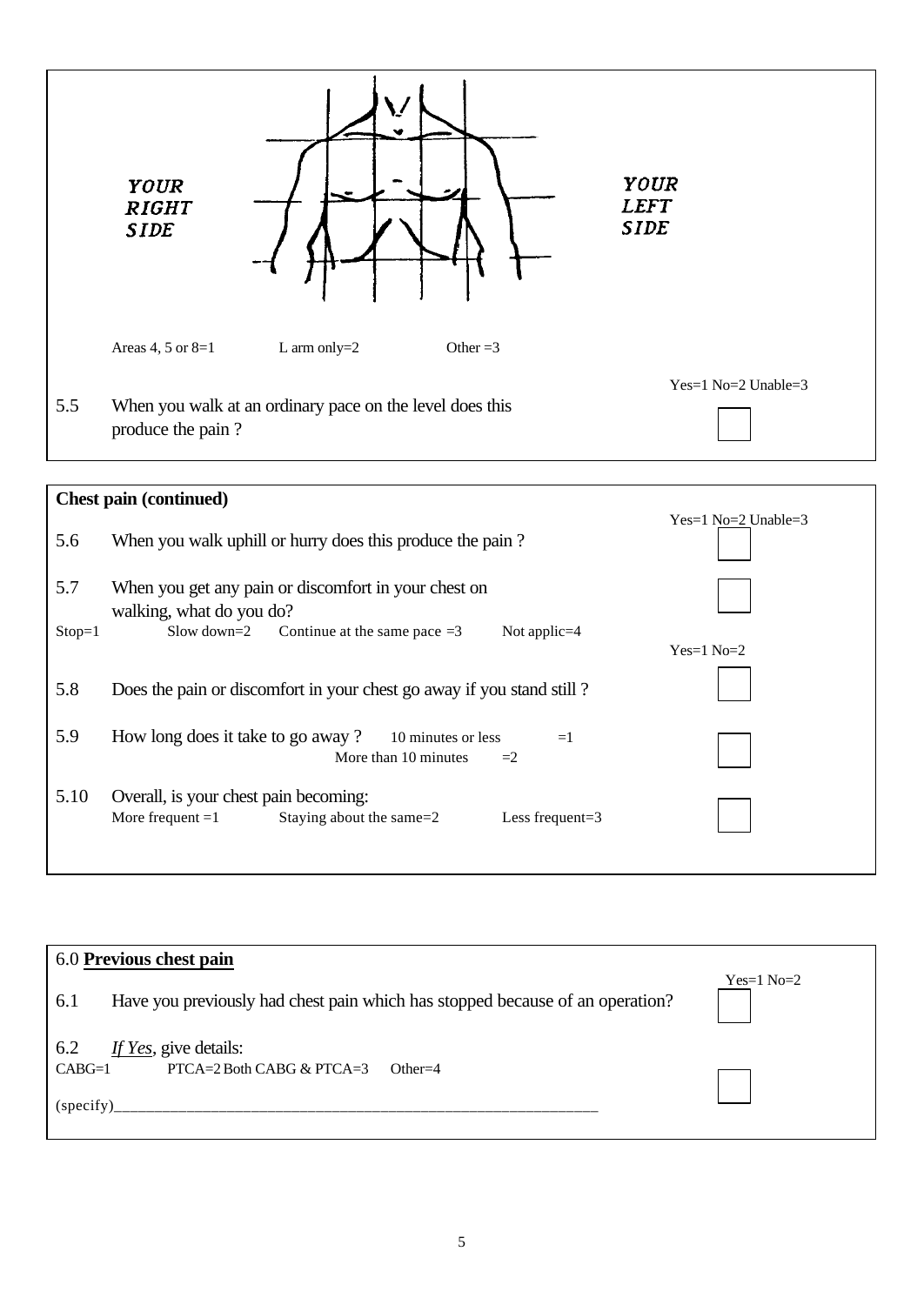| 7.0             | Severe chest pain         |                                                    |                                                                                      |                     |
|-----------------|---------------------------|----------------------------------------------------|--------------------------------------------------------------------------------------|---------------------|
| 7.1             | for half an hour or more? |                                                    | Have you <b>ever</b> had a <b>severe</b> pain across the front of your chest lasting | $Yes=1 No=2$        |
| 7.2             |                           | If Yes, Did you see a doctor because of this pain? |                                                                                      | $Yes=1 No=2$        |
| 7.3             |                           | What year did this first happen?                   | Y Y                                                                                  |                     |
| 7.4             |                           | If Yes, what were you told was the cause?          |                                                                                      |                     |
| Heart atttack=1 | Musculo-skeletal=5        | Angina $=$ 2<br>Psychological=6                    | Other heart trouble=3<br>Other= $7$                                                  | Gastro-intestinal=4 |
| (specify)       |                           |                                                    |                                                                                      |                     |

| 8.0<br>Other regular treatment                                     |                    |              |  |  |  |
|--------------------------------------------------------------------|--------------------|--------------|--|--|--|
|                                                                    |                    | $Yes=1 No=2$ |  |  |  |
| 8.1<br>Are you on any other regular treatment from a doctor?       |                    |              |  |  |  |
| If Yes, please list any medicines and the reasons for taking them: |                    |              |  |  |  |
| Medicine                                                           | Reasons for taking |              |  |  |  |
| 8.2                                                                |                    | 8.7          |  |  |  |
| 8.3                                                                |                    | 8.8          |  |  |  |
| 8.4                                                                |                    | 8.9          |  |  |  |
| 8.5                                                                |                    | 8.10         |  |  |  |
| 8.6                                                                |                    | 8.11         |  |  |  |
| If more medications, please list here:                             |                    |              |  |  |  |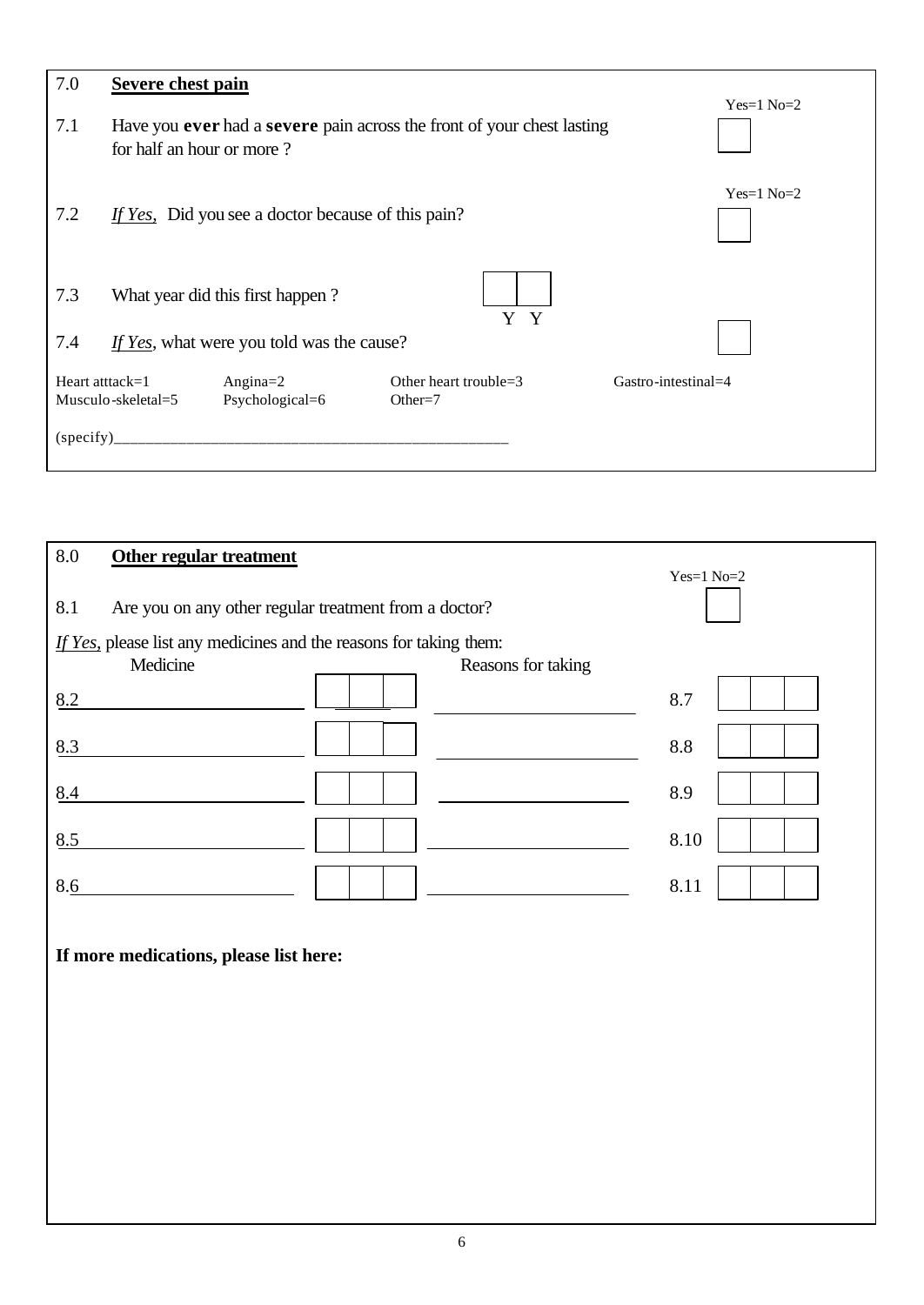| 9.0<br>9.1 | About you.<br>Do you smoke cigarettes currently?                          | $Yes=1$               | $Ex$ -smoker $=$ 2<br>Never $=3$                      |
|------------|---------------------------------------------------------------------------|-----------------------|-------------------------------------------------------|
|            |                                                                           | $Yes=1$               | Never drink= $3$<br>$No=2$                            |
| 9.2        | Do you drink alcohol every day?                                           |                       |                                                       |
| 9.3        | Do you take regular exercise?<br>(eg. keep fit, gardening, brisk walking) | $3+$ times / week = 1 | $1-2$ times/week= $2$<br>Less often= $3$<br>$Never=4$ |